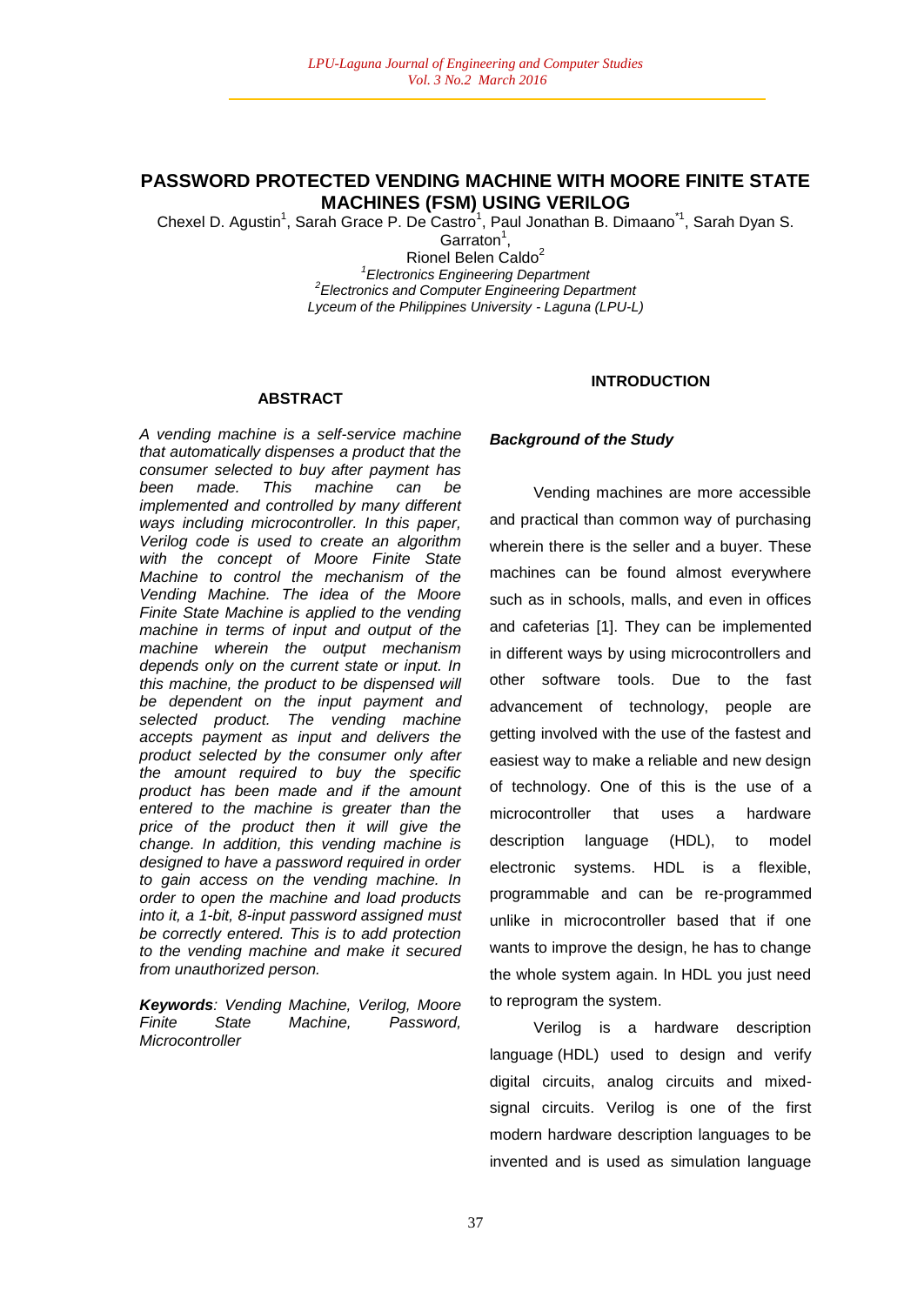[2]. Unlike other programming software, verilog includes ways of describing the signal and its propagation time.

In this paper, the proponents used a new approach to design a Moore FSM (Finite State Machine) based vending machine. The Moore Finite State Machine has the concept of getting and acquiring the output from the current input or state. The output product will be based on the input payment and selected product of the customer. Verilog Code will be used in order to create the algorithm for this system. The vending machine will also be password protected in order to secure it from unauthorized person.

#### *Statement of the Problem*

There is in need of a password protected vending machine system that will secure and protect the system when loading the product. The problem of the study also comprises the following:

- accuracy and measurability of the system
- reliability and flexibility of the machine
- consistency and dependability of the mechanism.

#### *General Objective*

 To simulate a Password Protected Vending Machine with Moore Finite State Machines (FSM) using Verilog Code.

#### **Specific Objectives:**

- To determine the application of Moore Finite State Machines in implementing the system
- To develop a system that deliver a certain product after money is deposited .
- $\blacksquare$  To integrate password security in vending machine using Verilog
- To test the accuracy, reliability, measurability, and flexibility of the system

# **METHODOLOGY**

# *Xilinx ISE or Verilog Programming Language*

Xilinx ISE (Integrated Synthesis Environment) is a software tool produced by Xilinx for synthesis and analysis of Hardware Description Language designs, enabling the developer to synthesize ("compile") their designs, perform timing analysis, examine Register Transfer Level diagrams, simulate a design's reaction to different stimuli, and configure the target device with the programmer [3]. In this paper, the researchers used Xilinx ISE to make a simulation of what is actually happening inside an actual vending machine. This software can show how the system behaves with different inputs, which leads to different outputs as well. Xilinx ISE is very useful for the system because the vending machine has two different functions, one for the customer and another for the admin, in which the synthesis feature will be most effective.

# *Proposed System*

The proposed system will be using Verilog code to create an algorithm for entering the 1-bit 8 input password for the administrator to open the machine and load products into it. If the user is a costumer, he/she will insert a coin or bill, wherein the bill is not greater than Php50, in order to buy a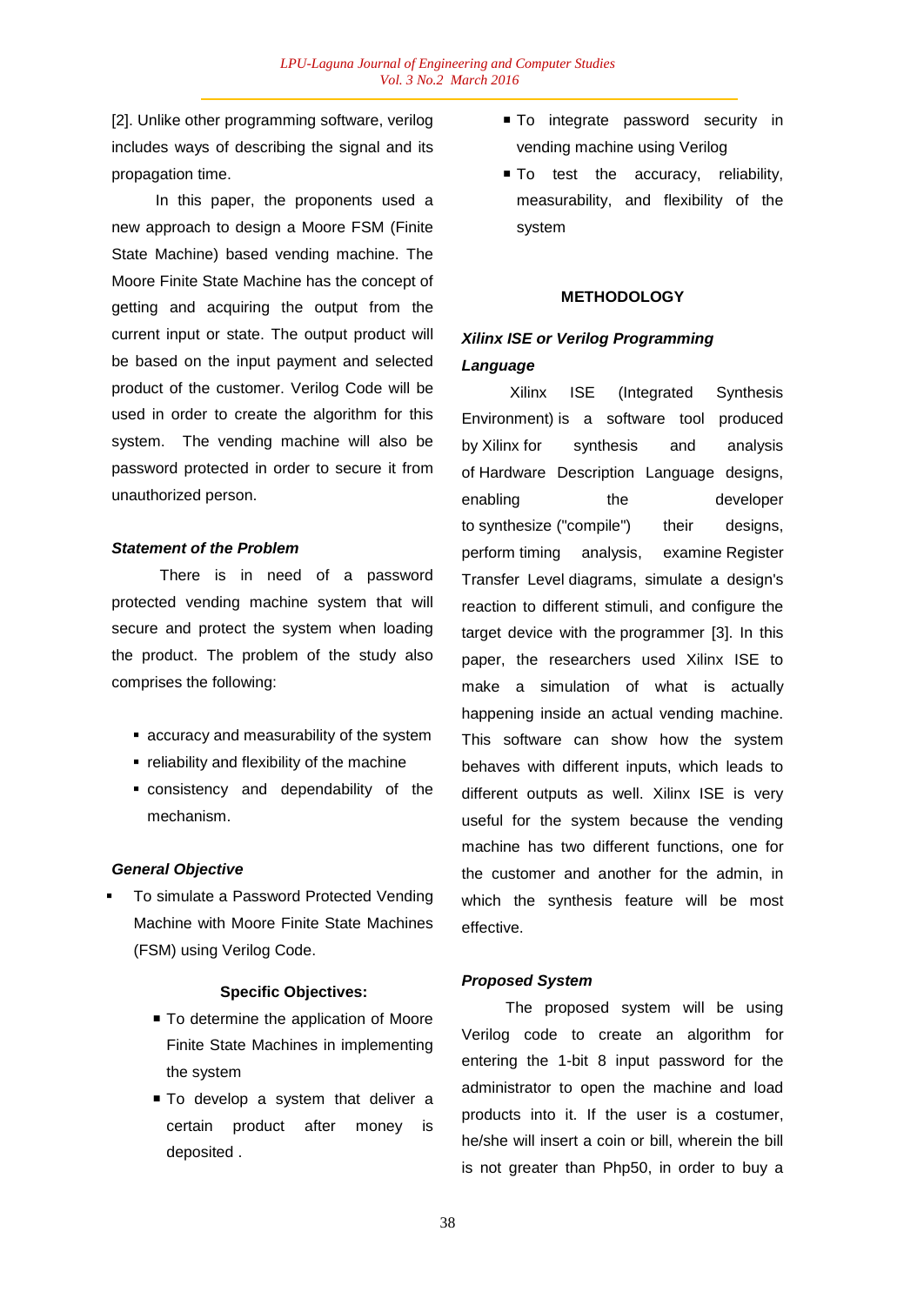#### *LPU-Laguna Journal of Engineering and Computer Studies Vol. 3 No.2 March 2016*

certain product. After the costumer has inserted the money, the system will check if the amount of money is able to buy a certain product in the machine. If the money inserted meets the condition in order to purchase a product, then the machine will ask the costumer to select a product that he/she is willing to buy and dispense the selected product immediately. After the transaction has been made and there is a change for the money inserted, the machine will be giving the change.

## *Block Diagram*



**Figure 1 Password-protected machine block diagram**



**Figure 2 Vending machine block diagram**





**Figure 3 IPO chart of the system**

#### *Pseudocode*

1. Start 2. If the user is a costumer a. Insert coin or bill b. Is the bill  $\leq 50$  php? c. If no go to step 4. If yes, d. Select the product e. Decide if the money ≥ amount of selected product? f. If no, go to step 4 or cancel the request and return the inserted money. If yes, i. Dispense the product with excess amount if any 3. If the user is an admin a. Enter 1-bit 8-inputs password b. Is the password correct?

> c. If no, go to step 4. If yes, d. Open the machine 4. end

> > *Flowchart*



**Figure 4 Flowchart of the system**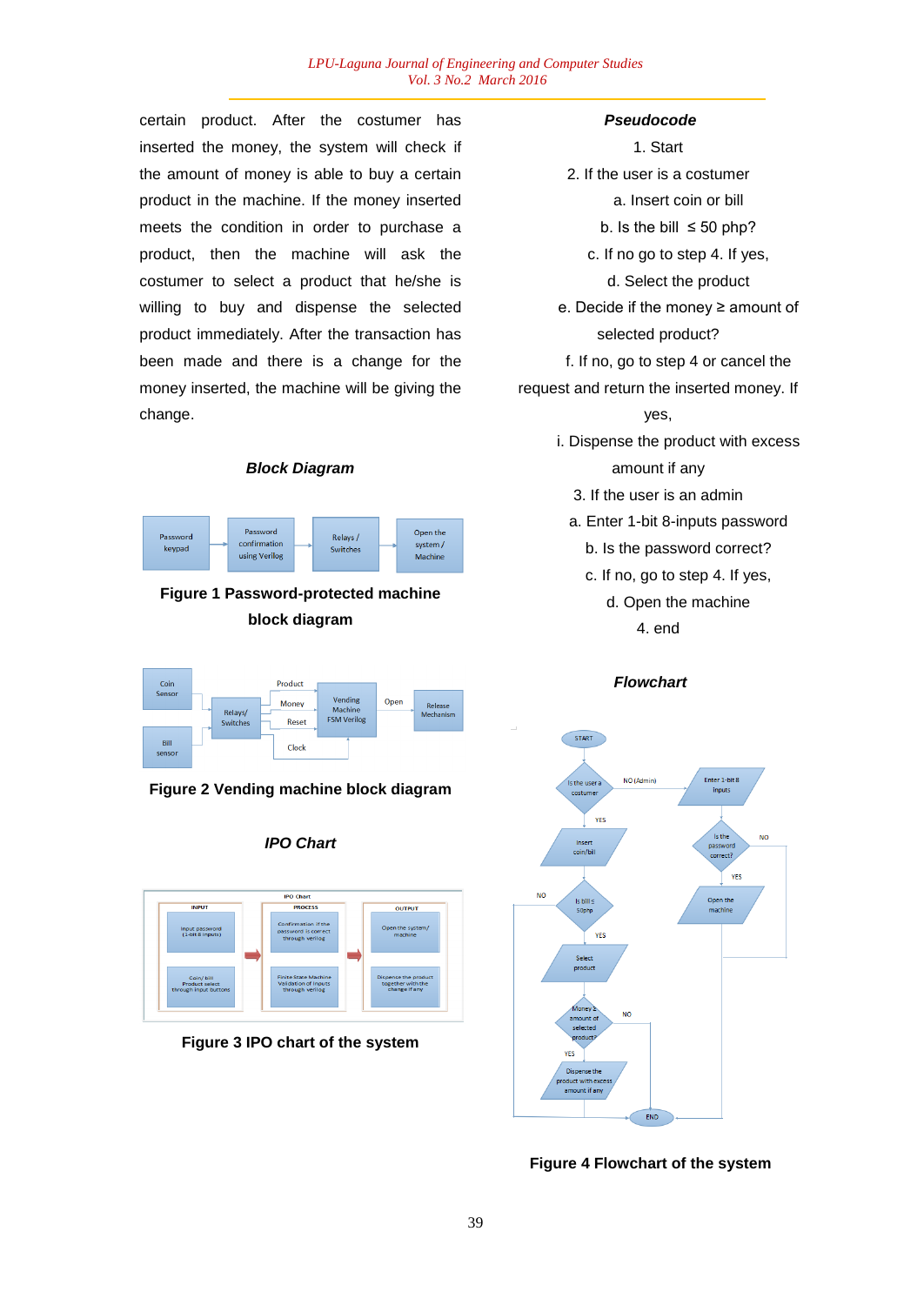## **RESULTS AND DISCUSSIONS**

#### *Project Description*

In this paper, a vending Machine is designed using Moore Finite State Machine and Verilog code which can be used to vend or sell eight products; each with corresponding costs. The first state of the system will determine whether the user is an admin or a costumer. If the user is an admin, password will be require to open the machine otherwise the user is a costumer and can now proceed to te next state. The Password Protected Vending Machine with Moore Finite State Machines (FSM) Using Verilog can give accurate, flexible and fast response compare to other algorthm. In addition, this vending machine is designed to have a password required in order have access to the vending machine. In order to open the machine and load products into it, a 1-bit, 8 inputs password assigned must be correctly entered. This is to add protection to the vending machine and make it secured from unauthorized person. This proposed project gives an accurate and flexible output that dependent on the selected product and its corresponding price.

# **Table 1 The selected code of products used in the machine with their corresponding prices**

| <b>Select</b> | Product            | Price |
|---------------|--------------------|-------|
| 000           | Sprite             | 25    |
| 001           | Coke               | 25    |
| 010           | Royal              | 25    |
| 011           | Iced Tea           | 22    |
| 100           | <b>Minute Maid</b> | 20    |
| 101           | Gatorade           | 35    |
| 110           | Root Beer          | 25    |
| 111           | Chuckie            | 20    |
|               |                    |       |

#### *Properties of the Project*

This section covers the algorithm used and the Verilog coding using Xilinx ISE.

The proponents used structural modelling because several sub modules are needed to be created that will be integrated into one model. By this type of modelling, the coding will become more organized in order to avoid confusion for the programmer in case he/she wants to modify the program.

If-else statements were also used for certain conditions present in the system such as the response of the system if the inserted money is sufficient or not, the response of system with the corresponding selection of the user, and the response of the system when the password is correct/incorrect.

# *Functions of the System*

The study is a simulation of an actual vending machine with password activated switch that accepts amount of money that is equal or less than Php50. When the amount of money inserted is enough to purchase a product then the system will allow the costumer to select a certain product he/she wishes to buy. If the money inserted is greater than the price of the selected product, the machine will give the excess amount. The password will be used only if the person is an admin that would like to open the machine and load products into it.

#### *Tools and Methodologies of the System*

All the results of Verilog code along with simulation of results have been established for their flexibility and accuracy in the Xilinx ISE Software. Simulation Waveforms for the selection of eight products are also shown.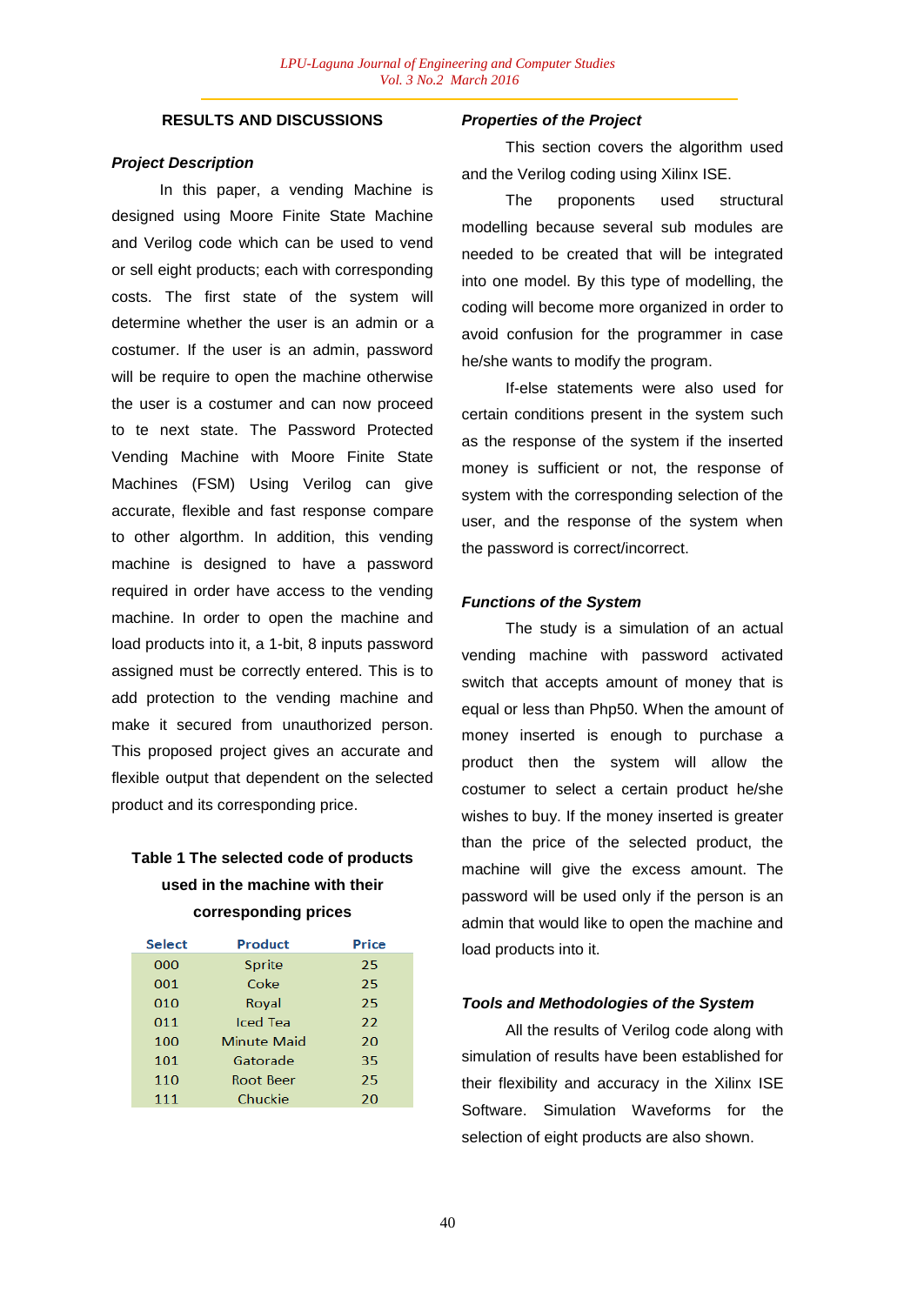*LPU-Laguna Journal of Engineering and Computer Studies Vol. 3 No.2 March 2016*

| <b>Name</b>   | Value  | 0 <sub>ns</sub>    | 500 ns |
|---------------|--------|--------------------|--------|
| person        | 0      |                    |        |
| pass1         | 1      |                    |        |
| pass2         | 1      |                    |        |
| pass3         | 1      |                    |        |
| pass4         | 1      |                    |        |
| pass5         | 1      |                    |        |
| pass6         | 1      |                    |        |
| pass7         | 1      |                    |        |
| pass8         | 1      |                    |        |
| access        | ٥      |                    |        |
| money[5:0]    | 000000 | 000 <sub>p00</sub> |        |
| select[2:0]   | 000    | 000                |        |
| change[5:0]   | 000000 | 000 <sub>D00</sub> |        |
| dispense[2:0] | 000    | 000                |        |

**Figure 5 The person is an admin and the password entered is incorrect. The admin will not be able to gain access on the machine.**



**Figure 6 The person is an admin and the password entered is correct. The admin will be able to gain access on the machine.**

| <b>Name</b>   | Value | 0 <sub>ns</sub> | 500 ns |
|---------------|-------|-----------------|--------|
| person        | 1     |                 |        |
| select[2:0]   | 000   | 000             |        |
| money[5:0]    | 60    |                 | 6b     |
| dispense[2:0] | 0     |                 | n      |
| change[5:0]   | 0     |                 | Ō      |
| access        | 0     |                 |        |
| pass1         | 1     |                 |        |
| pass2         | 1     |                 |        |
| pass3         | 1     |                 |        |
| pass4         | 1     |                 |        |
| pass5         | 1     |                 |        |
| pass6         | 1     |                 |        |
| pass7         | 1     |                 |        |
| pass8         | 1     |                 |        |

**Figure 7 The person is a customer having the amount of money that is 60 pesos. The system will not accept the money because** 

**it is greater than 50 pesos, therefore the customer will not be able to buy a product.**



**Figure 8. The person is a customer that has money of 50 pesos. The customer bought product "000" which is Sprite for 25 pesos and received a change of 25 pesos.**

| <b>Name</b>        | Value   | $ 1,000$ ns    | $1,500$ ns |  |
|--------------------|---------|----------------|------------|--|
| person<br>$\omega$ | 1       |                |            |  |
| select[2:0]        | 101     |                | 101        |  |
| money[5:0]         | 30      | 3 <sub>b</sub> |            |  |
| change[5:0]        | 0       | 0              |            |  |
| dispense[2:0]      | $\circ$ | ō              |            |  |
| access             | ٥       |                |            |  |
| pass1              | ٥       |                |            |  |
| pass2              | Ō       |                |            |  |
| pass3              | ٥       |                |            |  |
| pass4              | 0       |                |            |  |
| pass5              | 0       |                |            |  |
| pass6              | 0       |                |            |  |
| pass7              | ٥       |                |            |  |
| pass8              | 0       |                |            |  |

**Figure 9 The person is a customer having money less than the price of the selected product, the machine then will not dispense the product.**

The simulations above show the different conditions of the system. Figures 5 and 6 showed the use of the password for the admin. Unless the password entered is valid, the admin will not have the access to the machine. Figures 7, 8 and 9 show the mechanism of the system depending on the input, in this case, the money and the product selected. It is also shown in Figure 8 about the